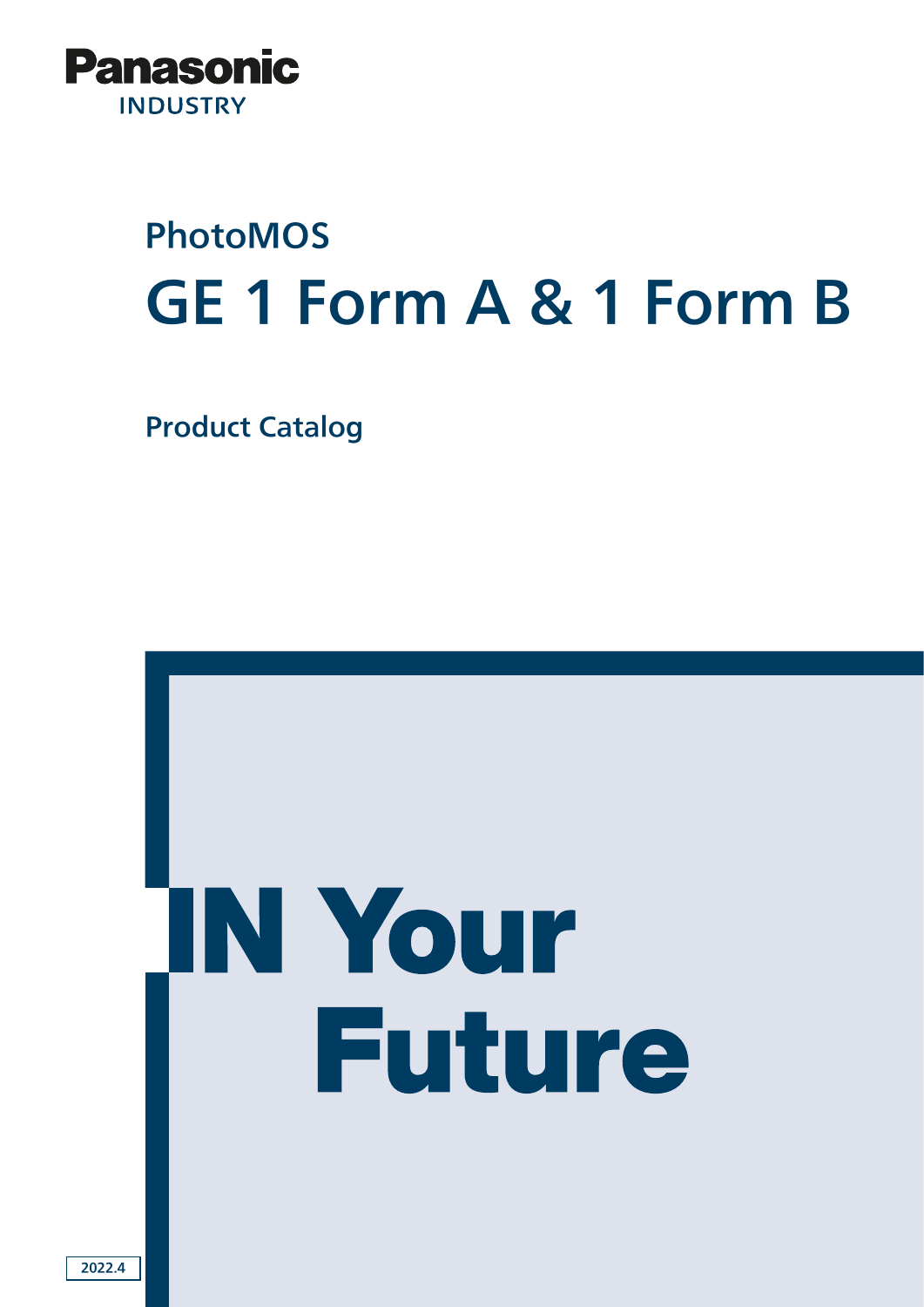#### **PhotoMOS**



### **Both N.O. and N.C. contacts incorporated in a compact DIP8-pin high insulation**



#### **TYPES**

| Category          |                                 | Output rating*1 |         | Part No.                                                             |                        |            | Packing quantity                             |                                                |
|-------------------|---------------------------------|-----------------|---------|----------------------------------------------------------------------|------------------------|------------|----------------------------------------------|------------------------------------------------|
|                   | I/O isolation<br>voltage        | Load            | Load    | Through hole<br>terminal                                             | Surface mount terminal |            | Tube                                         | Tape and reel                                  |
|                   |                                 | voltage         | current | Tape and reel<br>Tube packing style<br>packing style X <sup>*2</sup> |                        |            |                                              |                                                |
|                   |                                 | 60 V            | 500 mA  | AQW612EH                                                             | AQW612EHA              | AQW612EHAX |                                              |                                                |
| AC/DC<br>dual use | 5,000 Vrms<br>(High insulation) | 350 V           | 120 mA  | AQW610EH                                                             | AQW610EHA              | AQW610EHAX | $1$ -tube: 50 pcs.<br>Outer carton: 500 pcs. | 1-reel: 1,000 pcs.<br>Outer carton: 1,000 pcs. |
|                   |                                 | 400 V           | 100 mA  | AQW614EH                                                             | AQW614EHA              | AQW614EHAX |                                              |                                                |

Note: The surface mount terminal shape indicator "A" and the packing style indicator "X" are not marked on the device. (Ex. the label for product number AQW612EHAX is AQW612EH.)

\*1.Indicate the peak AC and DC values.

\*2.Tape and reel packing style X: picked from the 1/2/3/4-pin side. For part numbers with picked from the 5/6/7/8-pin side, change the "X" at the end to "Z" when ordering.

ー 1 ー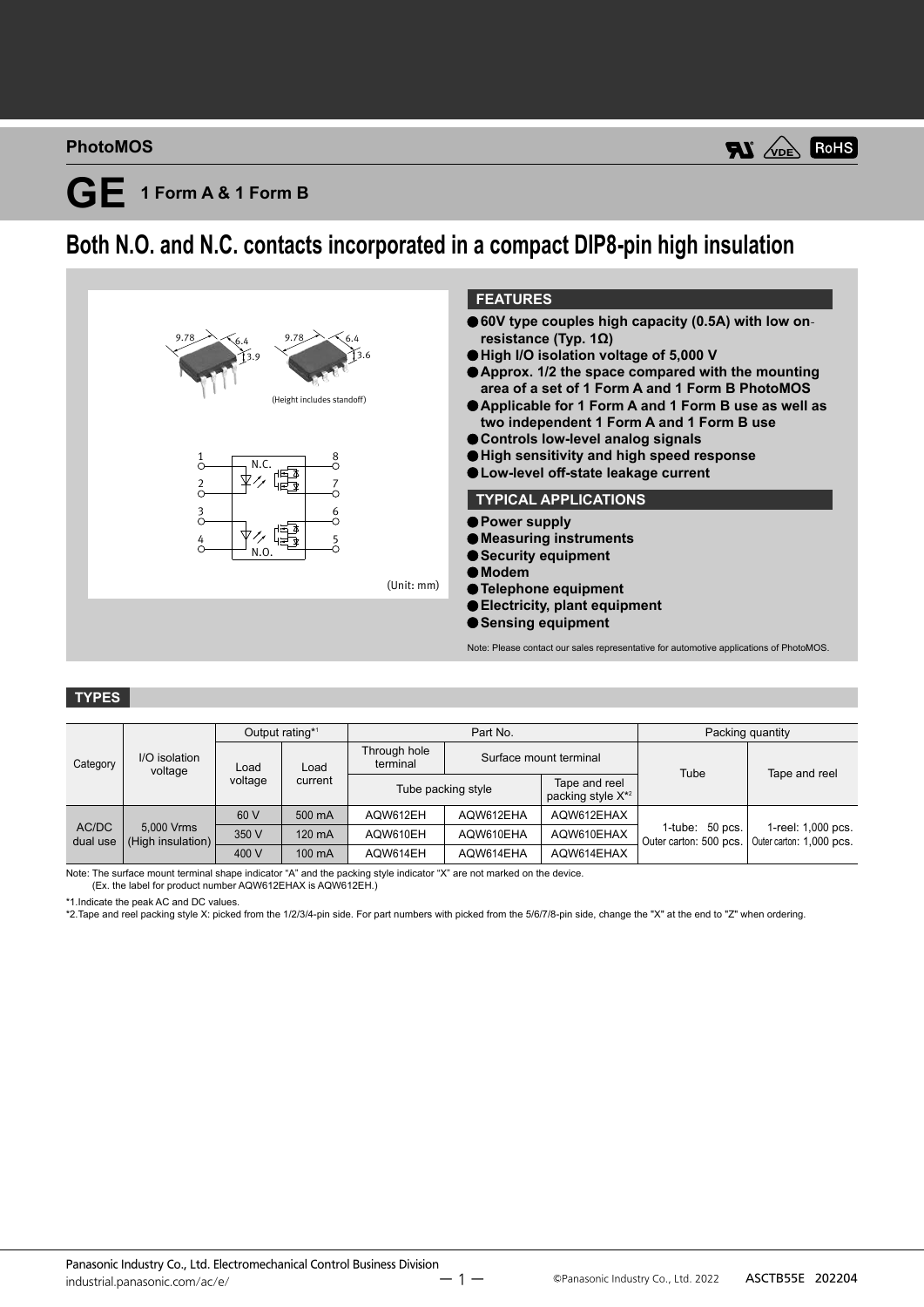#### **RATING**

#### **Absolute maximum ratings (Ambient temperature: 25°C)**

|                                 | Item                       | Symbol           | AQW612EH (A)  | AQW610EH (A)                          | AQW614EH (A)                      | Remarks                                                         |  |  |
|---------------------------------|----------------------------|------------------|---------------|---------------------------------------|-----------------------------------|-----------------------------------------------------------------|--|--|
|                                 | <b>LED</b> forward current | lE.              |               | 50 mA                                 |                                   |                                                                 |  |  |
| Input                           | LED reverse voltage        | $V_{R}$          |               | 5 V                                   |                                   |                                                                 |  |  |
|                                 | Peak forward current       | <b>IFP</b>       |               | $f = 100$ Hz,<br>Duty Ratio = $0.1\%$ |                                   |                                                                 |  |  |
|                                 | Power dissipation          | $P_{in}$         |               |                                       |                                   |                                                                 |  |  |
|                                 | Load voltage (peak AC)     | V <sub>L</sub>   | 60 V          | 350 V                                 | 400 V                             |                                                                 |  |  |
| Output                          | Continuous load current    | ΙL.              | 0.5 A (0.6 A) | 0.12 A (0.14 A)                       | 0.1 A (0.13 A)                    | Peak AC, DC<br>(): in case of using only<br>1a or 1b, 1 channel |  |  |
|                                 | Peak load current          | lpeak            | 1.5A          | 0.36A                                 | 0.3A                              | 100 ms (1 shot),<br>$V_L = DC$                                  |  |  |
|                                 | Power dissipation          | $P_{\text{out}}$ |               |                                       |                                   |                                                                 |  |  |
|                                 | Total power dissipation    | $P_T$            |               |                                       |                                   |                                                                 |  |  |
| I/O isolation voltage           |                            | $V_{\text{iso}}$ |               |                                       |                                   |                                                                 |  |  |
| Ambient temperature (Operating) |                            | $T_{\rm oor}$    |               |                                       | (Avoid icing and<br>condensation) |                                                                 |  |  |
| Ambient temperature (Storage)   |                            | $T_{\text{stg}}$ |               | -40 to $+100^{\circ}$ C               |                                   |                                                                 |  |  |
|                                 | Junction temperature       | Ti               |               | $125^{\circ}$ C                       |                                   |                                                                 |  |  |

#### **Electrical characteristics (Ambient temperature: 25°C)**

|                          | Item                                           |                | Symbol                              | AQW612EH (A)                            | AQW610EH (A)                            | <b>AQW614EH (A)</b>                     | Condition                                                  |
|--------------------------|------------------------------------------------|----------------|-------------------------------------|-----------------------------------------|-----------------------------------------|-----------------------------------------|------------------------------------------------------------|
|                          | LED operate                                    | <b>Typical</b> | $I_{Fon}$ (N.O.)                    | $1.4 \text{ mA}$                        |                                         |                                         | $I1$ = Max.                                                |
|                          | current                                        | Maximum        | $I_{Foff}$ $(N.C.)$                 |                                         | 3.0 <sub>m</sub> A                      |                                         |                                                            |
| Input                    | <b>LED</b> reverse                             | Minimum        | $I_{Foff}$ $(N.O.)$                 |                                         | 0.4 <sub>m</sub> A                      |                                         | $L = Max$ .                                                |
|                          | current                                        | Typical        | $I_{\text{Fon}}(N.C.)$              |                                         | 1.3 <sub>m</sub> A                      |                                         |                                                            |
|                          | <b>LED</b> dropout                             | Typical        | $V_F$                               |                                         | 1.25 V (1.14 V at $I_F = 5$ mA)         |                                         | $I_F = 50 \text{ mA}$                                      |
|                          | voltage                                        | Maximum        |                                     |                                         | 1.5V                                    |                                         |                                                            |
|                          | On resistance                                  | <b>Typical</b> | $R_{on}$                            | $1 \Omega$                              | 18 $\Omega$                             | 26 Ω                                    | $I_F = 5$ mA (N.O.)<br>$I_F = 0$ mA (N.C.)                 |
| Output                   |                                                | Maximum        |                                     | $2.5 \Omega$                            | $25 \Omega$                             | $35 \Omega$                             | $I1$ = Max.<br>Within 1 s                                  |
|                          | Off state leakage<br>current                   | Maximum        | Leak                                | $1 \mu A (N.O.)$<br>10 $\mu$ A (N.C.)   |                                         |                                         | $I_F = 0$ mA (N.O.)<br>$I_F = 5$ mA (N.C.)<br>$V_1$ = Max. |
|                          |                                                | <b>Typical</b> | $T_{on}$ (N.O.)                     | $1.0$ ms $(N.O.)$<br>3.0 ms (N.C.)      | $0.5$ ms $(N.O.)$<br>1.0 ms $(N.C.)$    | $0.5$ ms $(N.O.)$<br>$0.8$ ms $(N.C.)$  | $I_F = 0$ mA $\rightarrow$ 5 mA                            |
| Transfer characteristics | Operate time*                                  | Maximum        | $T_{\text{off}}$ (N.C.)             | 4.0 ms (N.O.)<br>10.0 ms (N.C.)         | 3 <sub>ms</sub>                         |                                         | $I1$ = Max.                                                |
|                          | Reverse time*                                  | <b>Typical</b> | $T_{off}$ (N.O.)<br>$T_{on}$ (N.C.) | $0.05$ ms $(N.O.)$<br>$0.2$ ms $(N.C.)$ | $0.08$ ms $(N.O.)$<br>$0.3$ ms $(N.C.)$ | $0.08$ ms $(N.O.)$<br>$0.2$ ms $(N.C.)$ | $I_F = 5$ mA $\rightarrow$ 0 mA<br>$I1$ = Max.             |
|                          |                                                | Maximum        |                                     |                                         | 1.0 <sub>ms</sub>                       |                                         |                                                            |
|                          |                                                | Typical        | $C_{\text{iso}}$                    | $0.8$ pF                                |                                         |                                         | $f = 1$ MHz<br>$V_B = 0 V$                                 |
|                          | I/O capacitance                                | Maximum        |                                     |                                         |                                         |                                         |                                                            |
|                          | Initial I/O isolation<br>Minimum<br>resistance |                | $R_{iso}$                           |                                         | 1,000 $M\Omega$                         |                                         | 500 V DC                                                   |

#### \*Operate/Reverse time

#### 1) N.O.



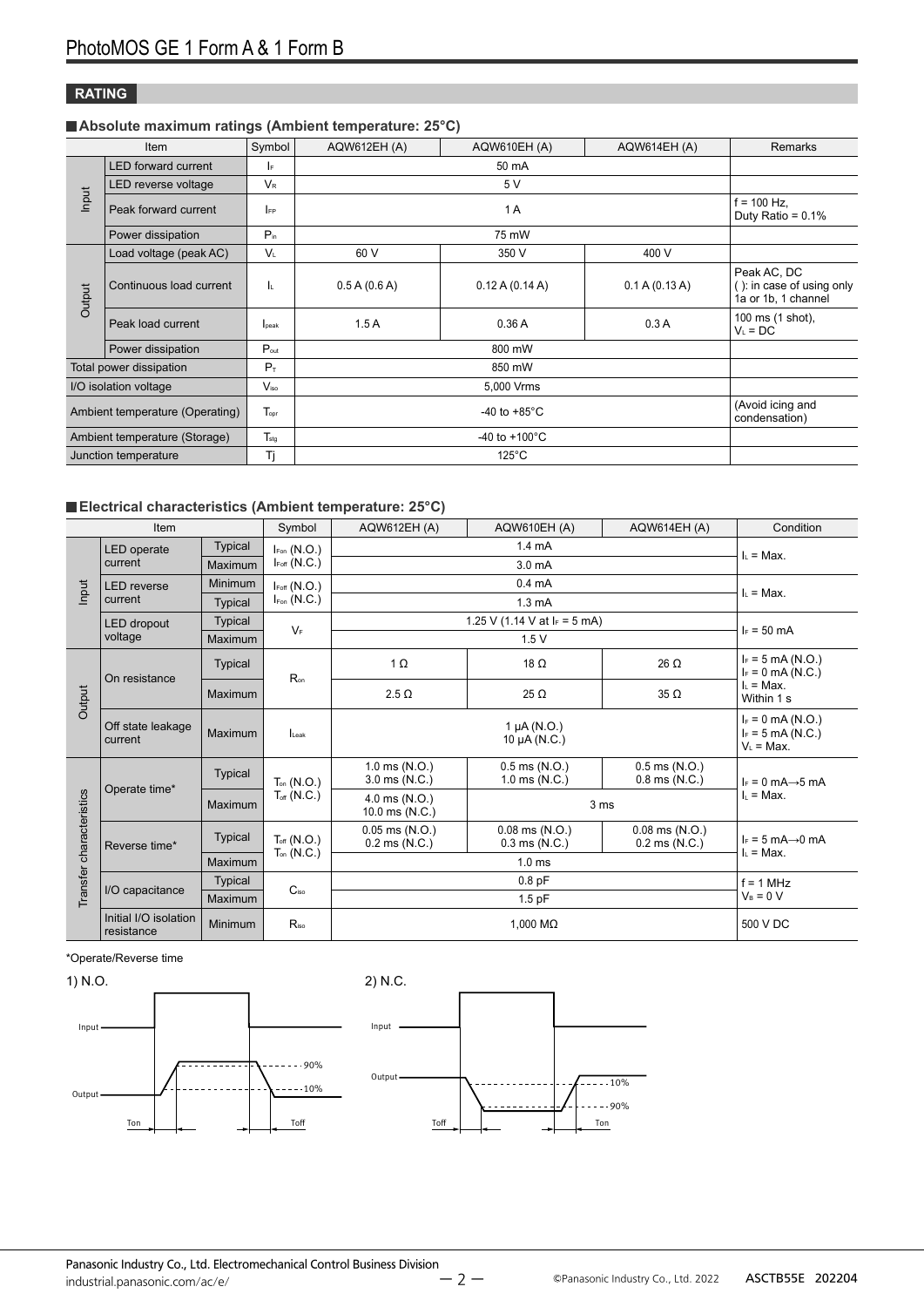#### ■ Recommended operating conditions (Ambient temperature: 25°C)

Please use under recommended operating conditions to obtain expected characteristics.

|                     | Item                    | Symbol | Number of<br>used<br>channels | Min. | Max.         | Unit   |
|---------------------|-------------------------|--------|-------------------------------|------|--------------|--------|
|                     | <b>LED</b> current      | IF.    |                               | 5    | 30           | mA     |
| <b>AQW612EH (A)</b> | Load voltage (Peak AC)  | VL.    |                               |      | 48           | V      |
|                     | Continuous load current | h.     | $1$ ch<br>2 <sub>ch</sub>     |      | 0.6<br>0.5   | A      |
|                     | Load voltage (Peak AC)  | VL.    |                               |      | 280          | $\vee$ |
| <b>AQW610EH (A)</b> | Continuous load current | h.     | $1$ ch<br>2 ch                |      | 0.14<br>0.12 | A      |
| <b>AQW614EH (A)</b> | Load voltage (Peak AC)  | VL     |                               |      | 320          | $\vee$ |
|                     | Continuous load current | h.     | $1$ ch<br>2 ch                |      | 0.13<br>0.1  | A      |

200 100

 $30<sup>°</sup>$ 

Load

#### **REFERENCE DATA**

#### 1-1.Load current vs. ambient temperature characteristics





Allowable ambient temperature: –40 to +85°C

#### 700 Using only 1 chan 600 AQW612EH current (mA) Load current (mA) 500  $Using 2 ch$ 400

#### 2-1.On resistance vs. ambient temperature characteristics

Measured portion: between terminals 5 and 6, 7 and 8; LED current: 5 mA; Load voltage; Max. (DC) Continuous load current: Max. (DC)



#### 2-2.On resistance vs. ambient temperature 3.Operate time vs. ambient temperature characteristics



## characteristics

 $0$ <br> $-40$   $-20$   $0$   $20$   $40$   $60$   $8085$ 

Ambient temperature (°C)

-20 0 20 40 60





characteristics LED current: 5 mA; Load voltage: Max. (DC); Continuous load current: Max. (DC)

4.Reverse time vs. ambient temperature

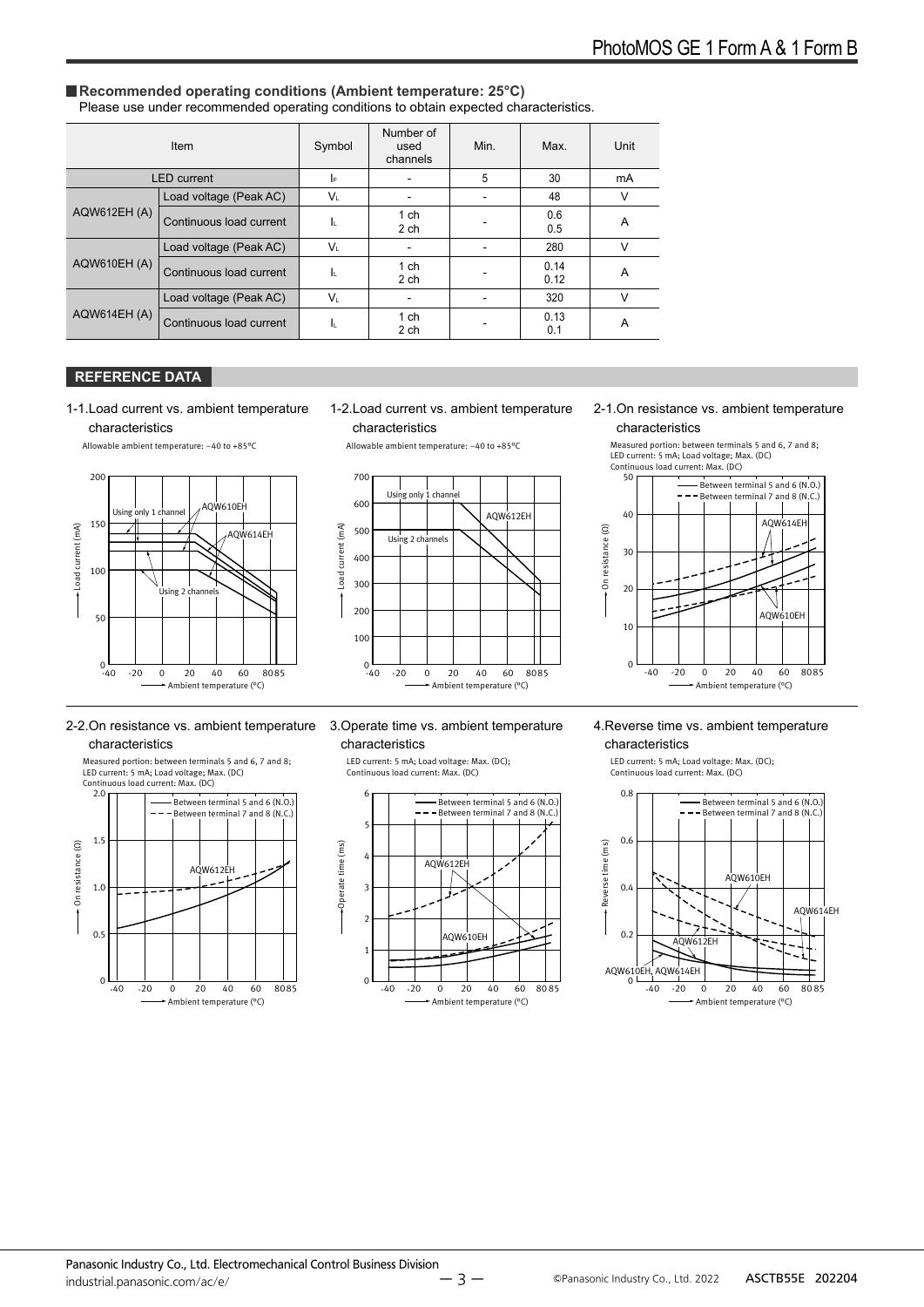### PhotoMOS GE 1 Form A & 1 Form B

#### 5.LED operate current vs. ambient

#### temperature characteristics



#### 8-1.Current vs. voltage characteristics of output at MOS portion



6.LED reverse current vs. ambient temperature characteristics

Sample: All types; Load voltage: Max. (DC); Continuous load current: Max. (DC)



8-2.Current vs. voltage characteristics of output at MOS portion



7.LED dropout voltage vs. ambient temperature characteristics



#### 9-1.Off state leakage current vs. load voltage characteristics



#### 9-2.Off state leakage current vs. load voltage characteristics

Measured portion: between terminals 5 and 6, 7 and 8; Ambient temperature: 25°C



#### 10-1. Operate time vs. LED forward current 10-2.Operate time vs. LED forward current characteristics

Measured portion: between terminals 5 and 6, 7 and 8; Load voltage: Max. (DC); Continuous load current: Max. (DC); Ambient temperature: 25°C



### characteristics

Measured portion: between terminals 5 and 6, 7 and 8; Load voltage: Max. (DC); Continuous load current: Max. (DC); Ambient temperature: 25°C

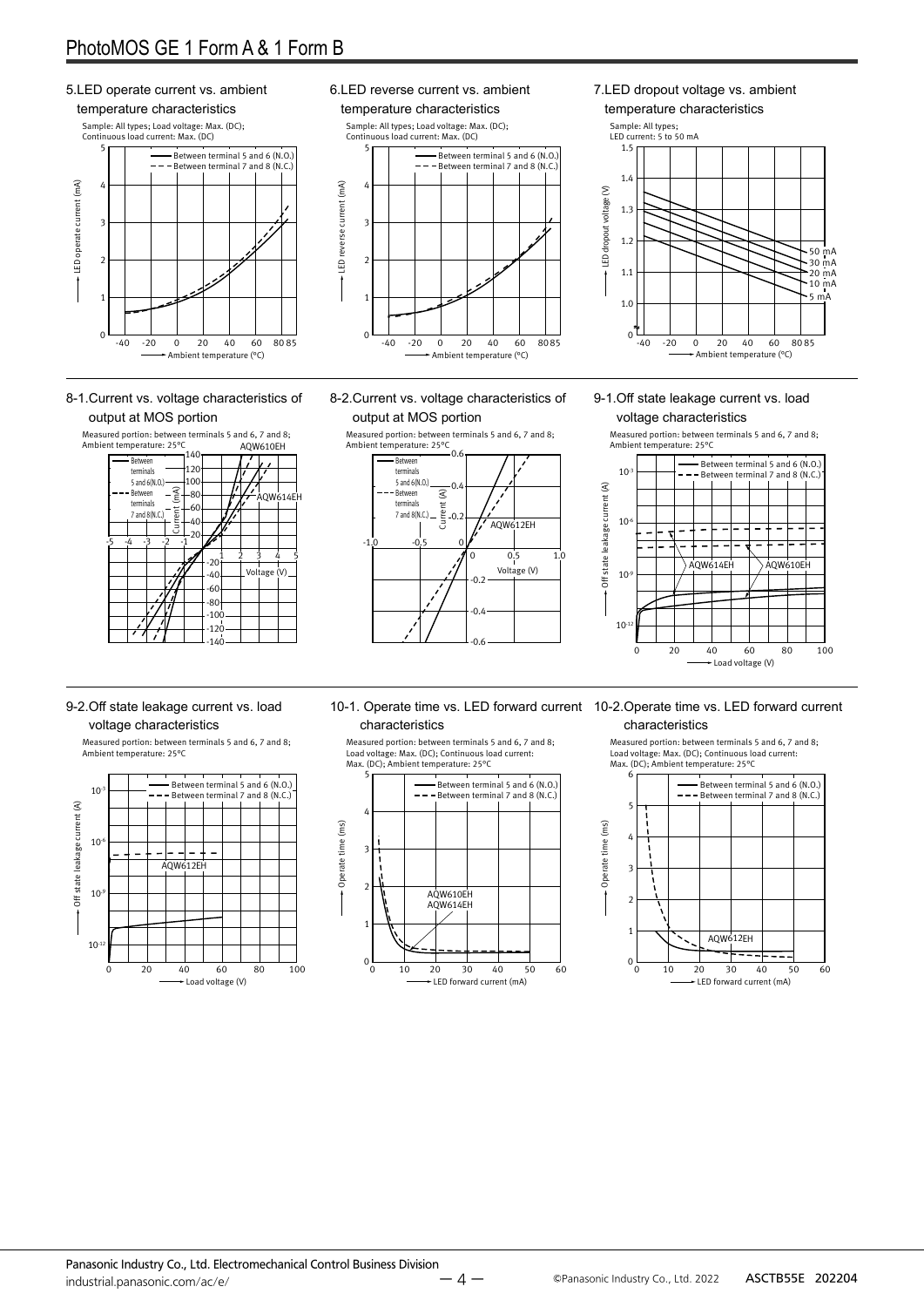#### 12-1.Output capacitance vs. applied voltage 11-1.Reverse time vs. LED forward current 11-2.Reverse time vs. LED forward current characteristics characteristics characteristics Measured portion: between terminals 5 and 6, 7 and 8; Measured portion: between terminals 5 and 6, 7 and 8; Measured portion: between terminals 5 and 6, 7 and 8; Load voltage: Max. (DC); Continuous load current: Max. (DC); Ambient temperature: 25°C Load voltage: Max. (DC); Continuous load current: Max. (DC); Ambient temperature: 25°C Frequency: 1 MHz; Ambient temperature: 25°C  $0.5$  $0.5$ 500 Between terminal 5 and 6 (N.O.) Between terminal 5 and 6 (N.O.) Between terminal 5 and 6 (N.O.) Between terminal 7 and 8 (N.C.)  $- - -$  Between terminal 7 and 8 (N.C.)  $-$  – Between terminal 7 and 8 (N.C.) 0.4  $0.4$ 400 Output capacitance (pF) Output capacitance (pF) Reverse time (ms) Reverse time (ms) Reverse time (ms) Reverse time (ms) AQW610EH AQW614EH  $0.3$ 300 0.3 AQW612EH  $0.2$  $0.2$ 200 0.1 0.1 100 AQW610EH AQW614EH  $0\frac{1}{0}$  10  $0\begin{array}{c} 0 \ \hline 0 \end{array}$  10  $\theta$ 20 30 40 50 60 20 30 40 50  $^{\circ}$  0 10 20 30 40 50 60 LED forward current (mA) Applied voltage (V) LED forward current (mA)

12-2.Output capacitance vs. applied voltage characteristics



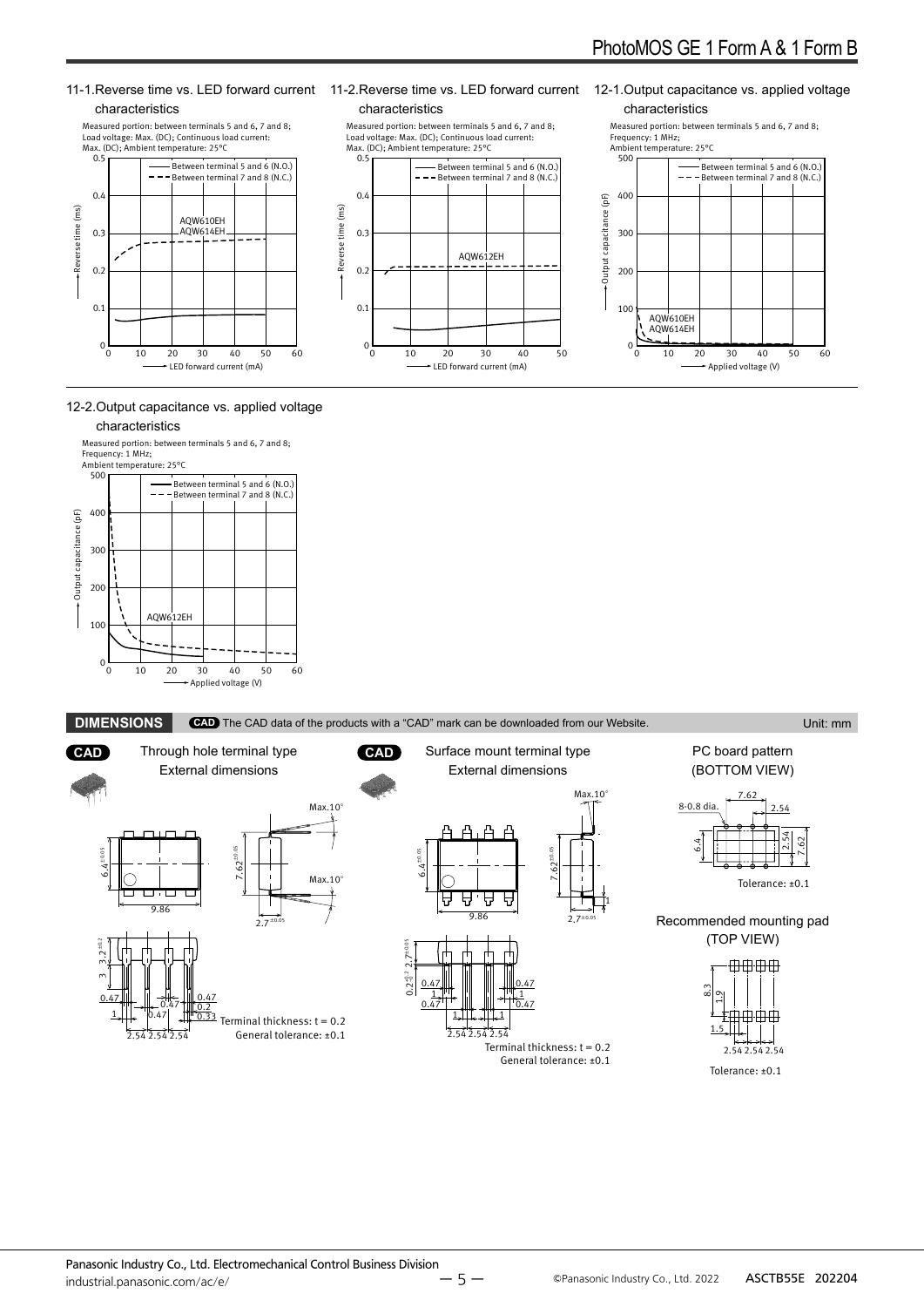#### **SCHEMATIC AND WIRING DIAGRAMS**

| Schematic                                                                              | Output<br>configuration | Load<br>type | Connection               | Wiring diagram                                                                                                                                                                                                                                                                                                                                                                                                                  |  |  |
|----------------------------------------------------------------------------------------|-------------------------|--------------|--------------------------|---------------------------------------------------------------------------------------------------------------------------------------------------------------------------------------------------------------------------------------------------------------------------------------------------------------------------------------------------------------------------------------------------------------------------------|--|--|
| ٧.C.<br>$1^\circ$<br>Ο8<br>唔<br>2O<br>$-07$<br>$3O -$<br>O 6<br>Œ<br>4O<br>O 5<br>N.O. | Form A &<br>1 Form B    | AC/DC        | $\overline{\phantom{a}}$ | (1) Two independent 1 Form A & 1 Form B use<br>Load<br>C<br> 11 <br>E1<br>VL1 (AC, DC)<br>VL1 (AC, DC)<br>Load<br>Load<br>VL2 (AC, DC)<br>E <sub>1</sub><br> L2 <br>$VL2$ (AC, DC)<br>IF <sub>2</sub><br> L2 <br>Load<br>(2) 1 Form A & 1 Form B use<br>Load<br>8<br>ℸ╍<br>O<br> L1 <br>VL1 (AC, DC)<br>VL1 (AC, DC)<br>$E_1$<br>Load<br>IF <sub>1</sub><br>Load<br>Ξ<br>VL2 (AC, DC)<br> L2 <br>$VL2$ (AC, DC)<br> L2 <br>Load |  |  |

### **SAFETY STANDARDS**

| Part No.       |                     | UL (Recognized)            |                                                                                                | <b>VDE</b> (Certified)      |                                                                                              |         |
|----------------|---------------------|----------------------------|------------------------------------------------------------------------------------------------|-----------------------------|----------------------------------------------------------------------------------------------|---------|
|                |                     | File No.<br>(Standard No.) | Contact rating                                                                                 | File No.<br>(Standard No.)  | Contact rating<br>(Reinforced insulation)                                                    | Remarks |
|                | AQW612EH (A)        | E191218<br>(UL1577)        | 1-pole 0.6A 60V AC (peak)<br>0.6A60VDC<br>2-pole 0.5A 60V AC (peak)<br>0.5A 60V DC             |                             | 1-pole 0.6A 60V AC (peak)<br>0.6A60VDC<br>2-pole 0.5A 60V AC (peak)<br>0.5A 60V DC           |         |
| AC/DC dual use | <b>AQW610EH (A)</b> |                            | 1-pole 0.14A 350V AC (peak)<br>0.14A 350V DC<br>2-pole 0.12A 350V AC (peak)<br>$0.12A$ 350V DC | Nr. 40051981<br>(EN62368-1) | 1-pole 0.14A 350V AC (peak)<br>0.14A 350V DC<br>2-pole 0.12A 350V AC (peak)<br>0.12A 350V DC |         |
|                | <b>AQW614EH (A)</b> |                            | 1-pole 0.13A 400V AC (peak)<br>0.13A 400V DC<br>2-pole 0.1A 400V AC (peak)<br>0.1A 400V DC     |                             | 1-pole 0.13A 400V AC (peak)<br>0.13A 400V DC<br>2-pole 0.1A 400V AC (peak)<br>0.1A 400V DC   |         |

Note: For the latest information on compliance with safety standards, please refer to our website.

Please refer to **"the latest product specifications"** when designing your product. •Requests to customers: https://industrial.panasonic.com/ac/e/salespolicies/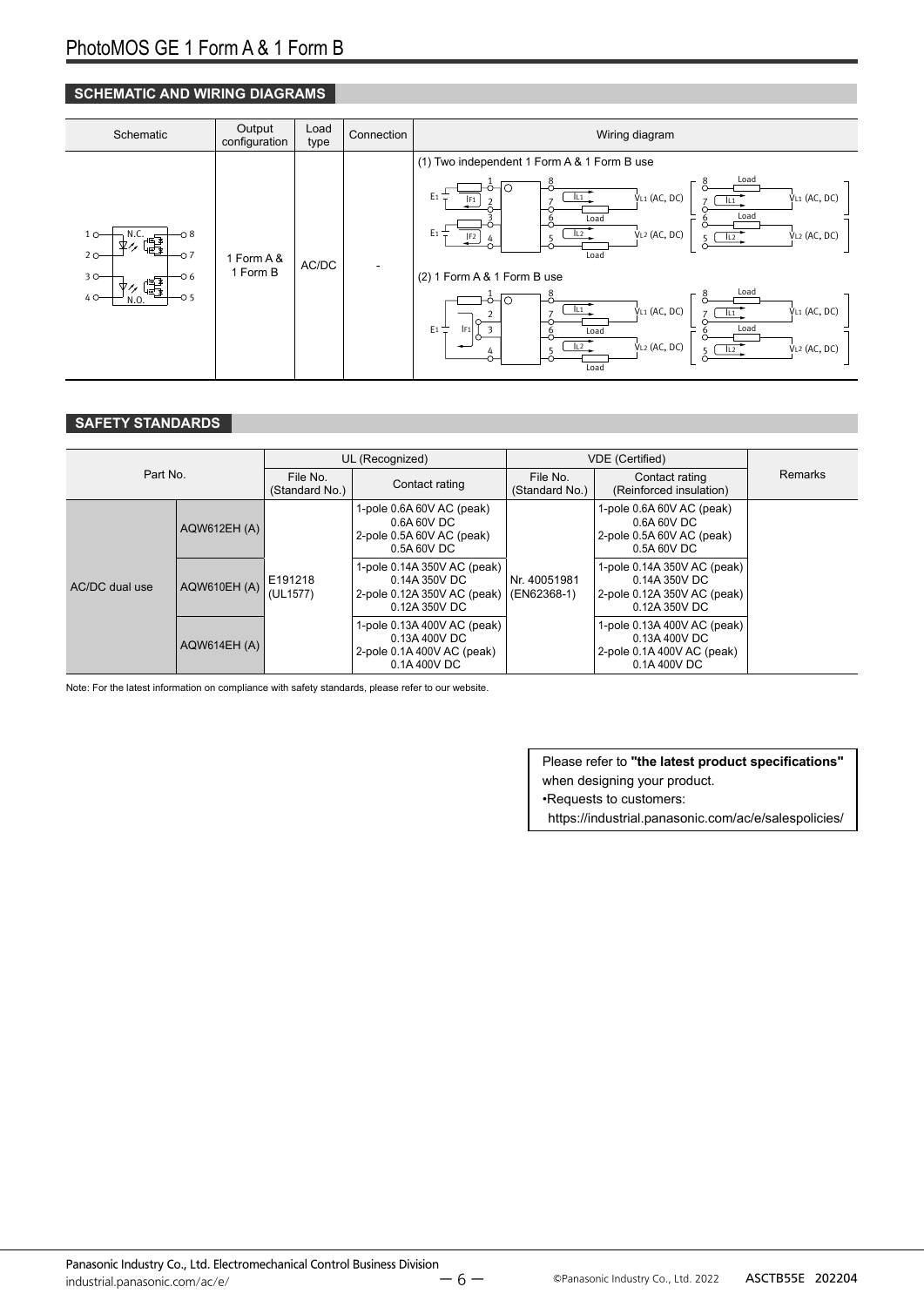### **SAFETY WARNINGS**

Do not use the product under conditions that exceed the range of its specifications. It may cause overheating, smoke, or fire.

● Do not touch the recharging unit while the power is on. There is a danger of electrical shock. Be sure to turn off the power when performing mounting, maintenance, or repair operations on the device (including connecting parts such as the terminal board and socket).

#### **PhotoMOS® Cautions for Use**

#### **Derating design**

Derating is a significant factor for reliable design and product life. Even if the conditions of use (temperature, current, voltage, etc.) of the product are within the absolute maximum ratings, reliability may be lowered remarkably when continuously used in high load conditions (high temperature, high humidity, high current, high voltage, etc.) Therefore, please derate sufficiently below the absolute maximum ratings and evaluate the device in the actual condition.

Moreover, regardless of the application, if malfunctioning can be expected to pose high risk to human life or to property, or if products are used in equipment otherwise requiring high operational safety, in addition to designing double circuits, that is, incorporating features such as a protection circuit or a redundant circuit, safety testing should also be carried out.

#### **Applying stress that exceeds the absolute maximum rating**

If the voltage or current value for any of the terminals exceeds the absolute maximum rating, internal elements will deteriorate because of the overvoltage or overcurrent. In extreme cases, wiring may melt, or silicon P/N junctions may be destroyed.

Therefore, the circuit should be designed in such a way that the load never exceed the absolute maximum ratings, even momentarily.

#### **Input voltage (for Voltage-sensitive type)**

For rising and dropping ratio of input voltage(dv/dt), maintain Min. 100mV/ms.

**Oscillation circuit and control circuit (for CC Type)**

The oscillation circuit and control circuit of product may be destroyed by external noise, surge, static electricity and so on. For noise effect to peripheral circuits when oscillation circuit

operates, please implement safety measures on the system before use by verifying operation under the actual design.

#### **Deterioration and destruction caused by discharge of static electricity**

This phenomenon is generally called static electricity destruction, and occurs when static electricity generated by various factors is discharged while the PhotoMOS® terminals are in contact, producing internal destruction of the element.

To prevent problems from static electricity, the following precautions and measures should be taken when using your device.

- 1) Employees handling PhotoMOS® should wear anti-static clothing and should be grounded through protective resistance of 500kΩ to 1MΩ.
- 2) A conductive metal sheet should be placed over the worktable. Measuring instruments and jigs should be grounded.
- 3) When using soldering irons, either use irons with low leakage current, or ground the tip of the soldering iron. (Use of low-voltage soldering irons is also recommended.)
- 4) Devices and equipment used in assembly should also be grounded.
- Check the wiring diagrams in the catalog and be sure to connect the terminals correctly. If the device is energized with short circuit or any wrong connection, it may cause unexpected malfunction, abnormal heat or fire.
	- 5) When packing printed circuit boards and equipment, avoid using high-polymer materials such as foam styrene, plastic, and other materials which carry an electrostatic charge.
	- 6) When storing or transporting PhotoMOS®, the environment should not be conducive to generating static electricity (for instance, the humidity should be between 45% and 60%), and PhotoMOS® should be protected using conductive packing materials.

#### **Unused terminals**

The No. 3 terminal is used with the circuit inside the device. Therefore, do not connect it to the external circuitry with either connection method A, B or C. (1 Form A 6-pin type)

#### **Short across terminals**

Do not short circuit between terminals when device is energized, since there is possibility of breaking of the internal IC.

#### **Surge voltages at the input**

If reverse surge voltages are present at the input terminals, connect a diode in reverse parallel across the input terminals and keep the reverse voltages below the reverse breakdown voltage. Typical circuits are below shown.

1) 6-pin

![](_page_7_Figure_33.jpeg)

2) Power type

![](_page_7_Figure_35.jpeg)

#### **Reverse voltages at the input (for CC Type)**

If reverse voltages are present at the input terminals, for example, connect a schottky barrier diode in reverse parallel across the input terminals and keep the reverse voltages below the reverse breakdown voltage. Typical circuit is shown below.

![](_page_7_Figure_38.jpeg)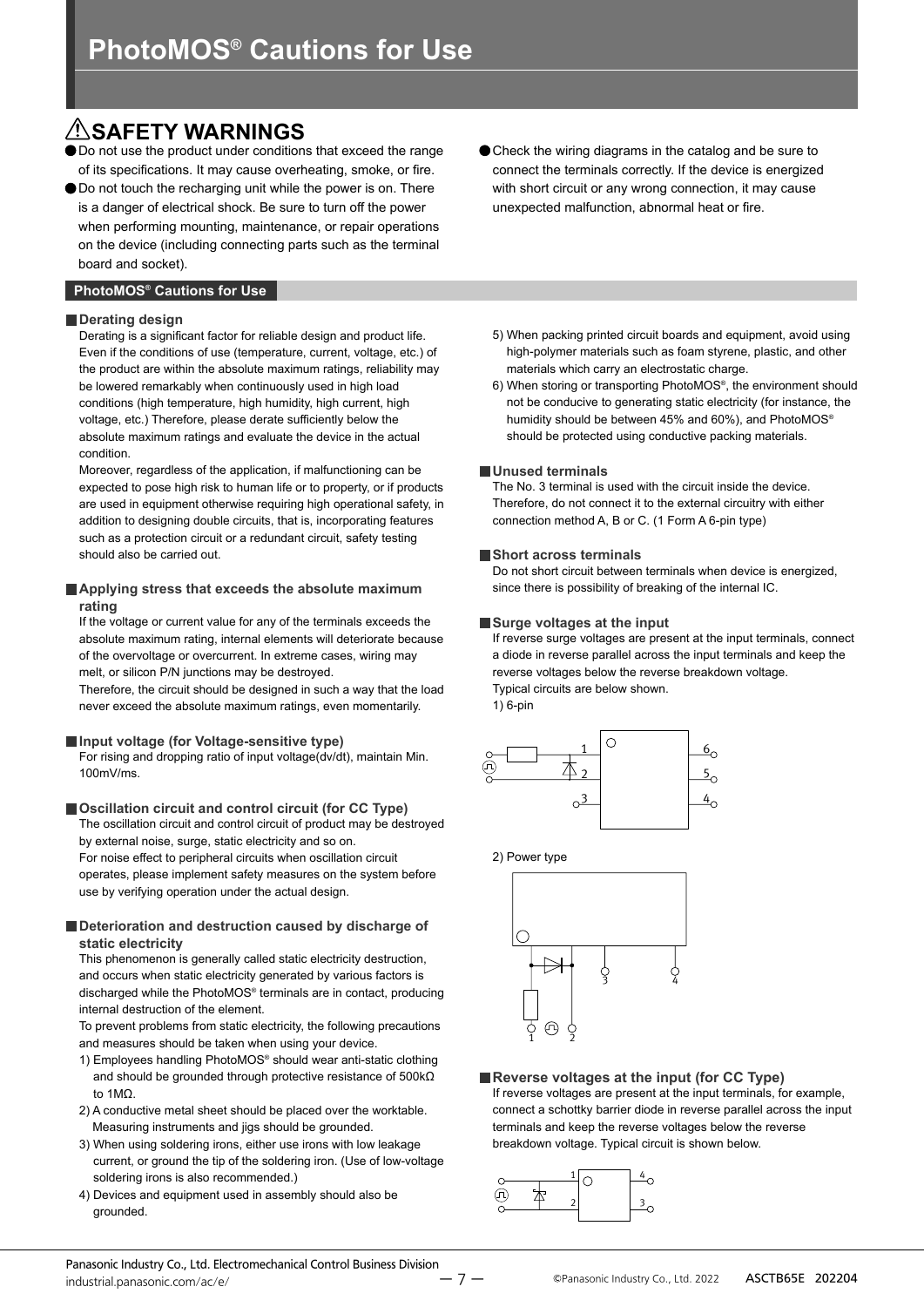#### **Recommended LED forward current or recommended input voltage**

Design in accordance with the recommended operating conditions for each product.

Since these conditions are affected by the operating environment, ensure conformance with all relevant specifications.

### ■ **LED forward current vs. Ambient temperature**

#### **characteristics**

Please keep the LED forward current to within the range given below.

![](_page_8_Figure_7.jpeg)

![](_page_8_Figure_8.jpeg)

#### **Ripple in the input power supply**

If ripple is present in the input power supply, observe the following: 1) For LED forward current at Emin, please maintain the value mentioned at "■Recommended LED forward current."

- 2) Please make sure the LED forward current for E<sub>max</sub> is no higher than 50 mA.
- 3) Please maintain the input voltage at least 4V for Emin. (GU, RF and Power voltage-sensitive type).
- 4) Please make sure the input voltage for E<sub>max</sub>. is no higher than 6V (GU and RF voltage-sensitive type).
- 5) Please make sure the input voltage for Emax. is no higher than 30V (Power voltage-sensitive type).

![](_page_8_Figure_15.jpeg)

- 6) Please maintain the input voltage at least 3V for Emin. (for CC Type)
- 7) Please make sure the input voltage for E<sub>max</sub>. is no higher than 5.5V. (for CC Type)

8) Please keep amplitude voltage of ripple within ±0.5V. (for CC Type)

![](_page_8_Figure_19.jpeg)

#### **Output spike voltages**

1) If an inductive load generates spike voltages which exceed the absolute maximum rating, the spike voltage shall be limited. Representative circuit examples of AC/DC dual use type are shown below. There are the same with DC only type. (1) 6-pin

![](_page_8_Figure_22.jpeg)

![](_page_8_Figure_23.jpeg)

2) When Clamp diode or CR Snubber is used in the circuit, the spike voltages from the load are limited. But the longer wire may become the inductance and cause the spike voltage. Keep the wire as short as possible.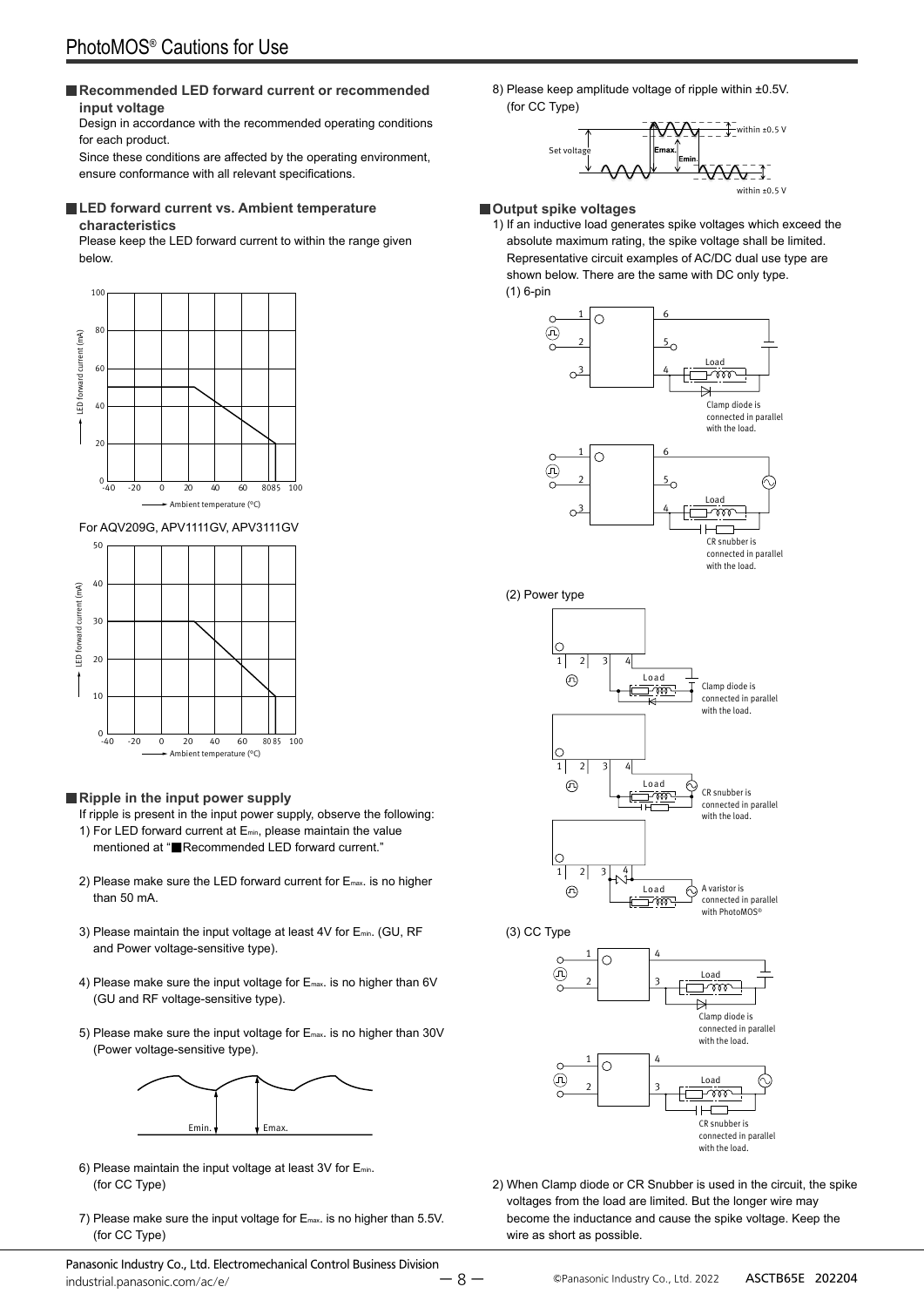#### **Output Waveform (CC Type)**

This product has the capacitor coupled isolation. Therefore, if output waveform fluctuates along the time axis (e.g. AC waveform or pulsating waveform), it may affect the operation of this product and peripheral circuit. Please evaluate the device in the actual condition.

#### **Continual DC bias (AQV259 and AQV258)**

If a continual DC bias will be applied between the input and output, the breakdown voltage of the switching element MOSFET on the output side may degrade. Therefore, be sure to test the product under actual conditions. Example of circuits that will cause degradation of breakdown voltage of MOSFET is given below.

![](_page_9_Figure_5.jpeg)

#### **Connections Between Input and Output (CC Type)**

If you wish to use the product with a connection between input and output, you may not obtain expected performance. Therefore, please be sure to evaluate the device in the actual usage. A circuit example is shown below that may negatively affect PhotoMOS characteristics.

![](_page_9_Figure_8.jpeg)

#### **Cleaning solvents compatibility**

Cleaning the solder flux should use the immersion washing with an organic solvent. If you have to use ultrasonic cleaning, please adopt the following conditions and check that there are no problems in the actual usage.

- Frequency: 27 to 29kHz
- Ultrasonic output: No greater than 0.25W/cm<sup>2\*</sup>
- Cleaning time: 30s or less
- Others: Float PCB and the device in the cleaning solvent to prevent from contacting the ultrasonic vibrator \* Applies to unit area ultrasonic output for ultrasonic baths

#### **Notes for mounting**

- 1) When different kinds of packages are mounted on PC boad, temperature rise at soldering lead is highly dependent on package size. Therefore, please set the lower temperature soldering condition than the conditions of item "■Soldering", and confirm the temperature condition of actual usage before soldering.
- 2) When soldering condition exceeds our recommendation, the PhotoMOS® characteristics may be adversely affected. It may occur package crack or bonding wire breaking because of thermal expansion unconformity and resin strength reduction. Please contact our sales office about the propriety of the condition.
- 3) Please confirm the heat stress by using actual board because it may be changed by board condition or manufacturing process condition.
- 4) Solder creepage, wettability, or soldering strength will be affected by the soldering condition or used soldering type. Please check them under the actual production condition in detail.
- 5) Please apply coating when the device returns to a room temperature.

#### **Input wiring pattern**

1) With AQY\* or AQW\* series avoid installing the input (LED side) wiring pattern to the bottom side of the package if you require the specified I/O isolation voltage (Viso) after mounting the PC board. Since part of the frame on the output side is exposed, it may cause fluctuations in the I/O isolation voltage.

![](_page_9_Figure_23.jpeg)

voltage (Viso) to be achieved

- \* Excluding high I/O isolation voltage products and SSOP, SON, and TSON packages
- 2) Exposed terminals are electrically connected to internal elements. Be aware that contact with external circuits may cause deterioration of insulation between input and output, leading to destruction of internal elements.
- 3) If installed in proximity to other device, take care to avoid short circuits between device, which may occur if exposed frames of adjacent device come too close.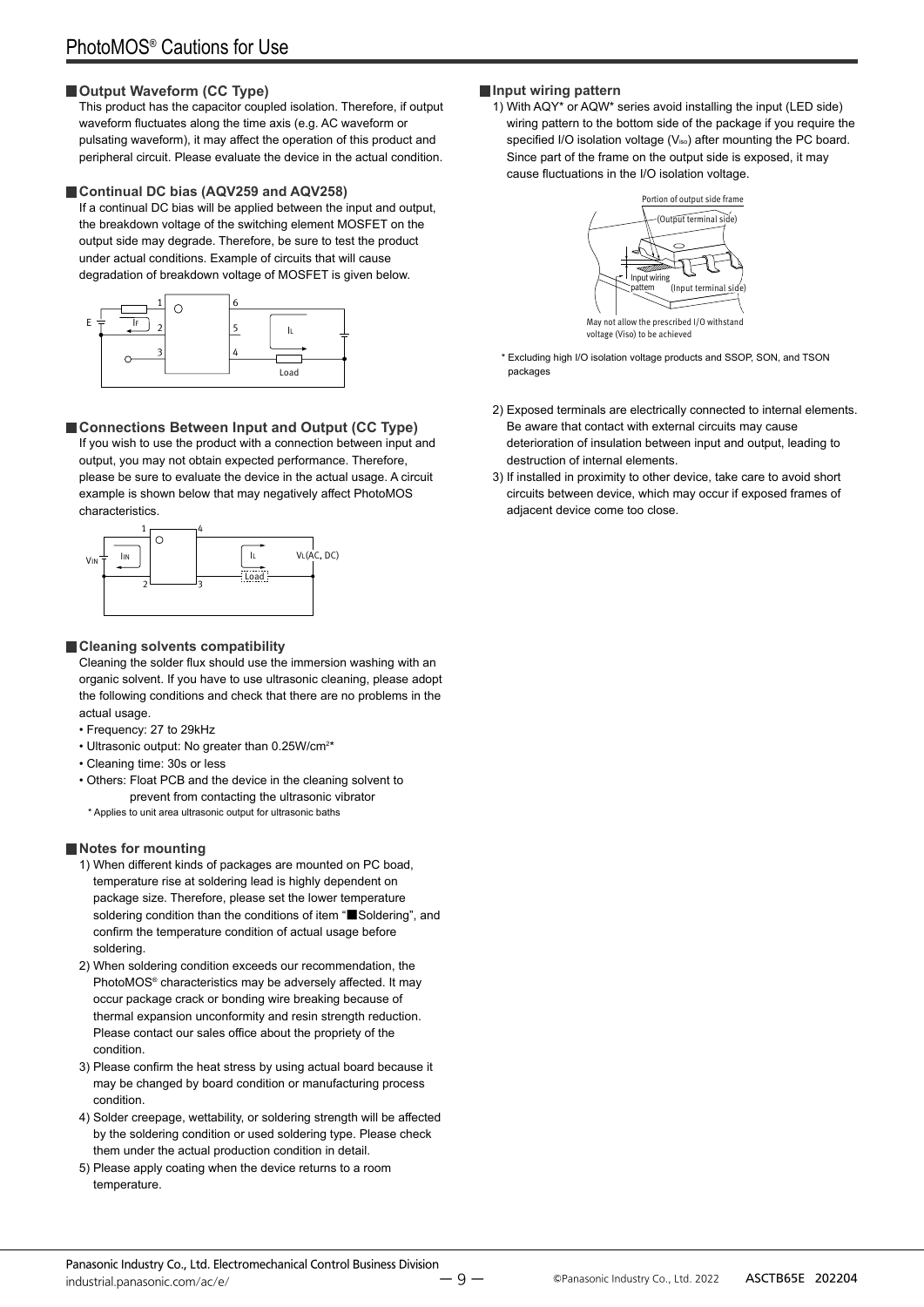#### **Soldering**

- 1) Example of surface-mount terminal recommended conditions (1) IR (Infrared reflow) soldering method
	- In case of automatic soldering, following conditions should be observed. (recommended condition reflow: Max. 2 times, measurement point: soldering lead)

![](_page_10_Figure_4.jpeg)

 $T1 = 150$  to  $180^{\circ}$ C  $T2 = 230^{\circ}C$  $T3 = 240$  to  $250^{\circ}$ C\*  $t1 = 60$  to 120 s  $t2 =$  Within 30 s  $t3 =$  Within 10 s \*240 to 245°C for SON, VSSOP and TSON package

- (2) Other soldering methods Other soldering methods (VPS, hot-air, hot plate, laser
	- heating, pulse heater, etc.) affect the PhotoMOS® characteristics differently, please evaluate the device under the actual usage.
- (3) Manual soldering method Temperature: 350 to 400°C, within 3s, electrical power 30 to 60W
- 2) Example of through hole terminal recommended conditions

#### (1) DWS soldering method

In case of automatic soldering, following conditions should be observed. (recommended condition number of times: Max. 1 time, measurement point: soldering lead \*1)

![](_page_10_Figure_12.jpeg)

 $T_2$  = Max. 260 $^{\circ}$ C  $t_1$  = within 60 s  $t_2+t_3 =$  within 5 s

\*1 Solder temperature: Max. 260°C

(2) Other soldering method (recommended condition: 1 time) Preheating: Max. 120°C, within 120s, measurement point: soldering lead

Soldering: Max. 260°C, within 10s, measurement area: soldering temperature

(3) Manual soldering method

Temperature: 350 to 400°C, within 3s, electrical power 30 to 60W

**About the exposed terminals on the sides of the package (for VSSOP)**

For VSSOP type, as shown in the following figure, part of the input and output frames are exposed on the sides of the package. Due to this, please be keep in mind the cautions listed below.

- 1) Take care to avoid short circuits between exposed terminals, which may cause insulation deterioration between input and output, leading to destruction of internal elements.
- 2) Since the exposed terminals are connected electrically to the internal element, please refer to the item "■Deterioration and destruction caused by discharge of static electricity", and implement sufficient measures to control static electricity.
- 3) When installing the devices in the vicinity, please keep in mind that if the exposed frames of adjacent devices get too close, a short between devices may occur.

![](_page_10_Picture_24.jpeg)

#### **Adjacent mounting**

When several PhotoMOS® are mounted closely each other or heat-generating components are mounted close to the PhotoMOS®, the abnormal heating may occur. This abnormal heat may be caused by the internal element when energized or thermal interference between the devices. The degree of temperature rise depends on the mounting layout of the devices and usage condition, therefore please be sure to use PhotoMOS® with reduced load current after testing under the worst condition of the actual usage.

#### **Transportation and storage**

- 1) Extreme vibration during transport may deform the lead or damage the PhotoMOS® characteristics. Please handle the outer and inner boxes with care.
- 2) Inadequate storage condition may degrade soldering, appearance, and characteristics. The following storage conditions are recommended:
	- Temperature: 0 to 45°C
	- Humidity: Max. 70%RH
	- Atmosphere: No harmful gasses such as sulfurous acid gas, minimal dust.
- 3) Storage before TSON, VSSOP, SON, SSOP, or SOP processing In case the heat stress of soldering is applied to the PhotoMOS® which absorbs moisture inside of its package, the evaporation of the moisture increases the pressure inside the package and it may cause the package blister or crack. This device is sensitive to moisture and it is packed in the sealed moisture-proof package. Please make sure the following condition after unsealing.
	- \* Please use the device immediately after unsealing.
	- (Within 30 days at 0 to 30°C and Max. 70%RH)
	- \* If the device will be kept for a long time after unsealing, please store in the another moisture-proof package containing silica gel. (Please use within 90 days.)

#### **Water condensation**

Water condensation occurs when the ambient temperature changes suddenly from a high temperature to low temperature at high humidity, or the device is suddenly transferred from a low ambient temperature to a high temperature and humidity. Condensation causes the failures such as insulation deterioration. Panasonic Industry Co., Ltd. does not guarantee the failures caused by water condensation. The heat conduction by the equipment the PhotoMOS® is mounted may accelerate the water condensation. Please confirm that there is no condensation in the worst condition of the actual usage. (Special attention should be paid when high temperature heating parts are close to the PhotoMOS®.)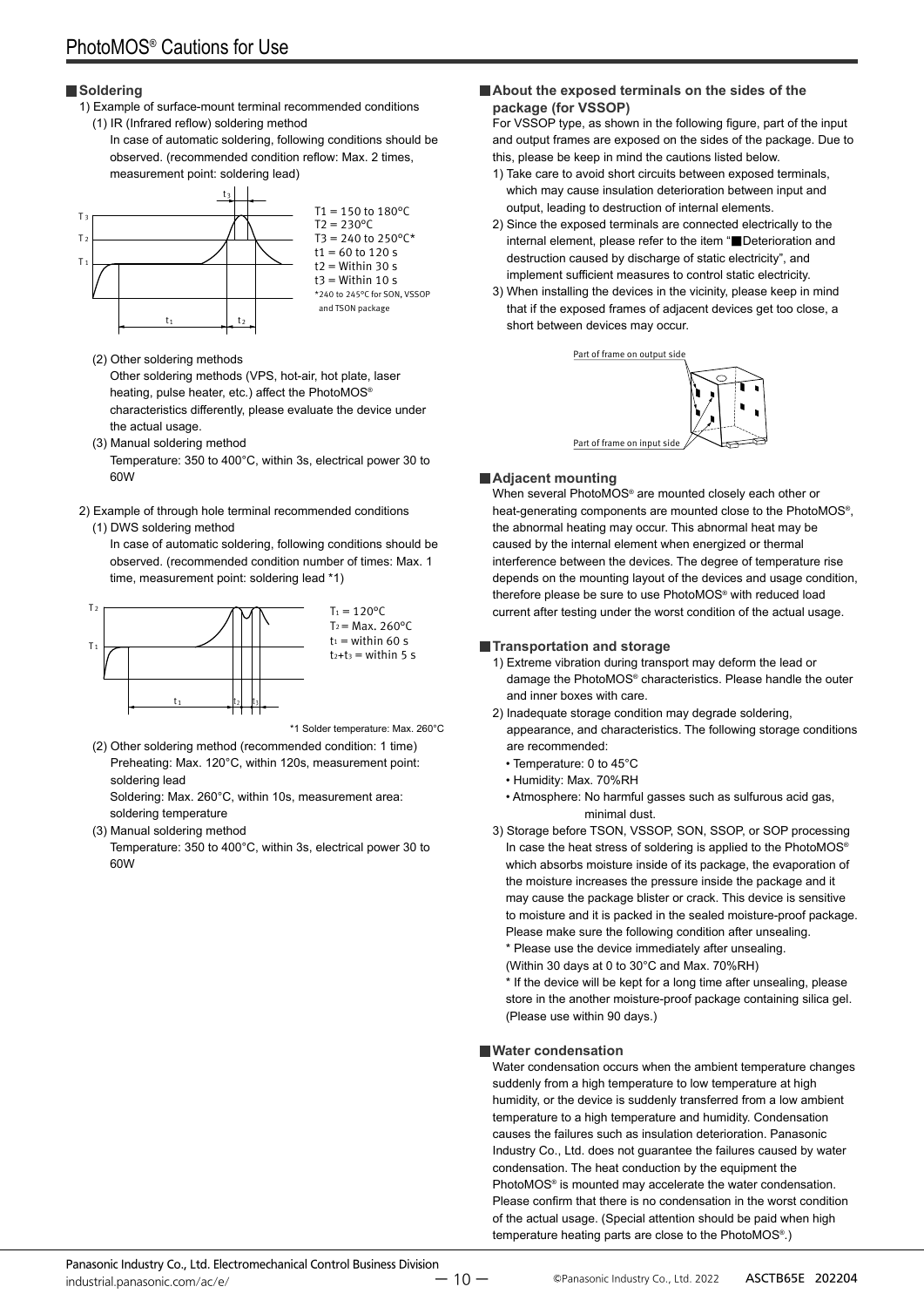#### **Packing format**

#### **1) Tape and reel**

![](_page_11_Figure_3.jpeg)

Note: " \* " indicates characters of number or alphabet.

Panasonic Industry Co., Ltd. Electromechanical Control Business Division  $i$ mdustrial.panasonic.com/ac/e/  $-11 -$  ©Panasonic Industry Co., Ltd. 2022 ASCTB65E 202204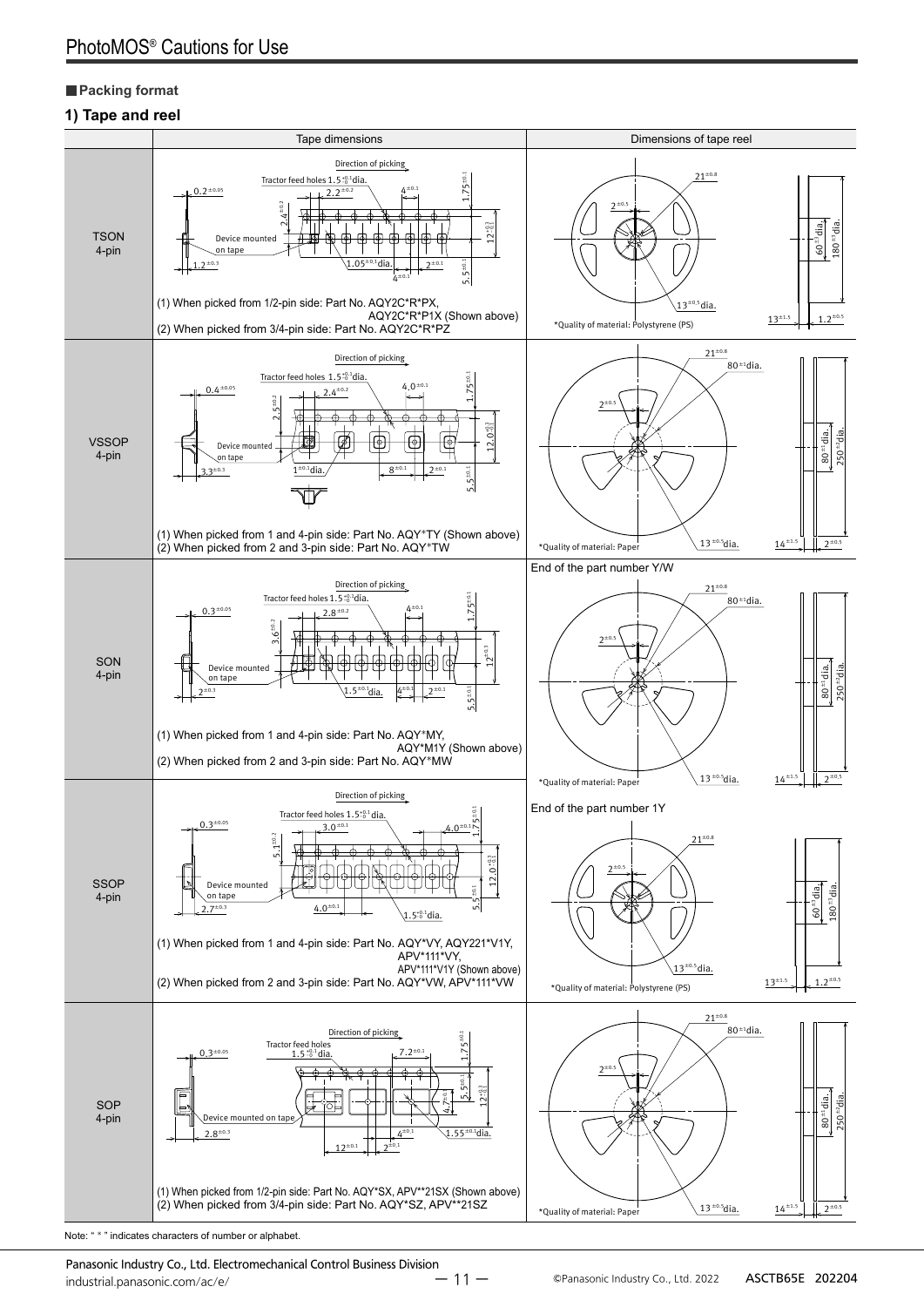![](_page_12_Figure_1.jpeg)

Note: " \* " indicates characters of number or alphabet.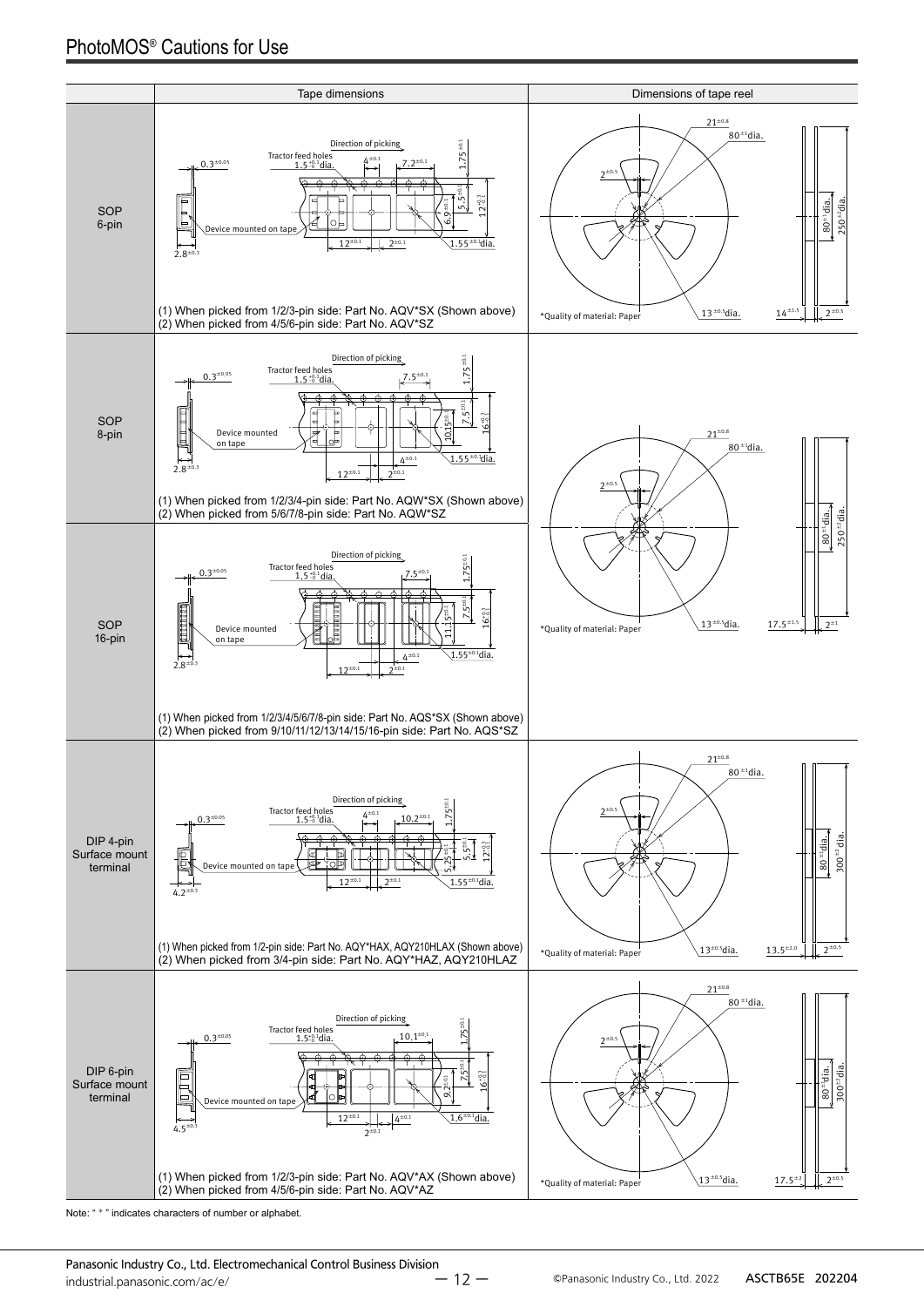![](_page_13_Figure_1.jpeg)

2) Tube

Devices are packaged in a tube so that 1-pin is on the stopper B side. Observe correct orientation when mounting them on PC boards.

![](_page_13_Figure_4.jpeg)

![](_page_13_Figure_5.jpeg)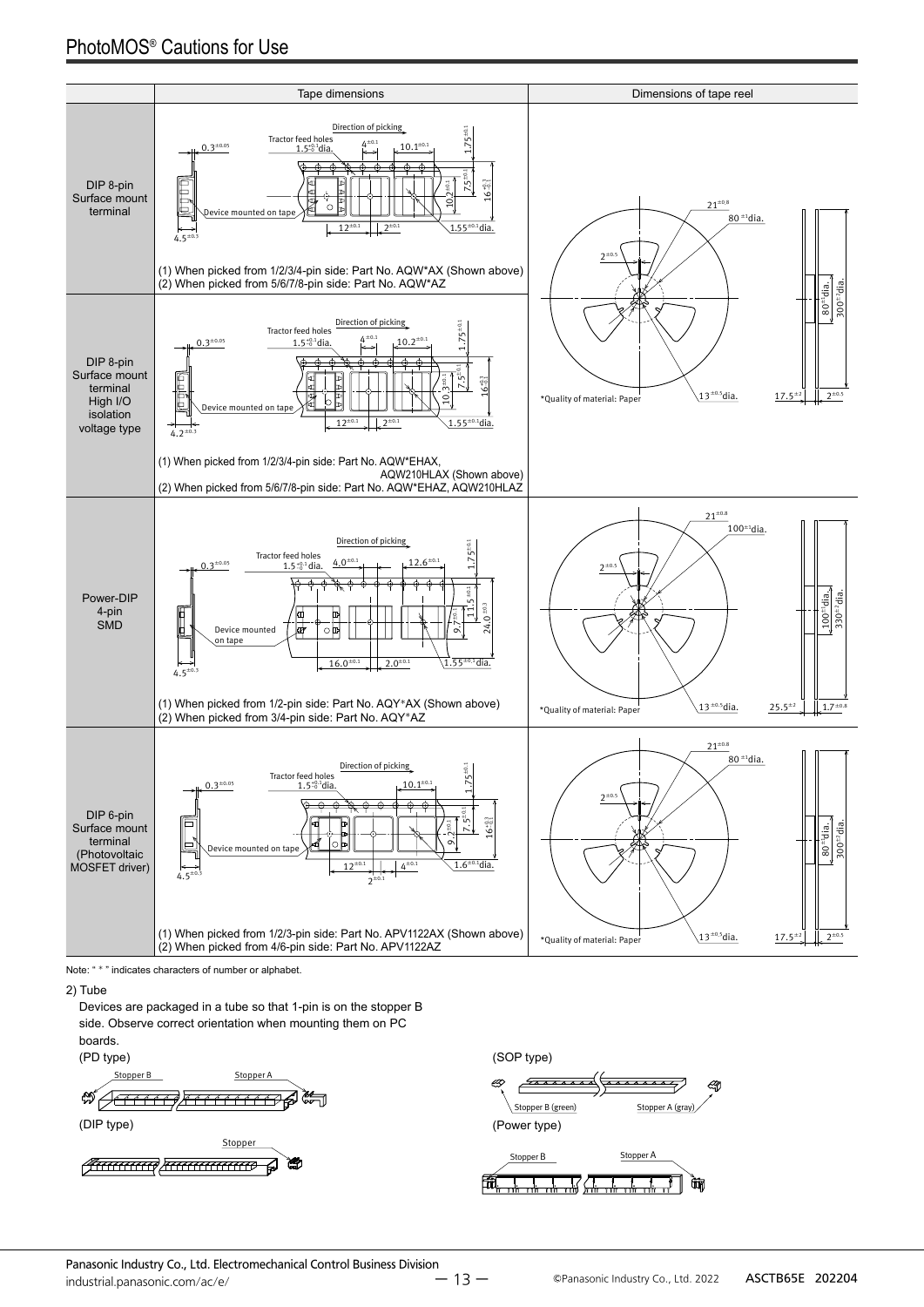#### **Current limit function (output current control)**

1) Current limit function aims to increase resistance to surges when the switch is turned on. Before using this function, connect the varistor to the output as shown in the figure below.

![](_page_14_Figure_3.jpeg)

2) The current limit function capability can be lost if used longer than

#### **Short circuit protection circuit**

The short circuit protection circuit is designed to protect circuits from excess current. Therefore, surge current may be detected as current overload in which case the output current will be cut and the off state maintained. For this reason, please include the inrush current in the load current and keep it below the maximum load current. Also, in order to maintain stability of internal IC operation, maintain an input current of at least 5 mA (Latch type), 10 mA (Non Latch type).

the specified time. Be sure to set the output loss to the Max. rate.

#### **Photovoltaic MOSFET driver cautions for use**

When two external MOSEETs are connected with a common source terminal, oscillation may occur when operation is restored. Therefore, please insert a 100 to 1,000  $\Omega$  resistor between the gate terminal of the first MOSFET and the gate terminal of the second MOSFET.

A typical example of this is given in the circuit below.

![](_page_14_Figure_10.jpeg)

#### **Input LED current**

**(For High Capacity type: with part number G)**  When making PhotoMOS turn on and turn off, please make sure that the LED forward current increases and decreases instantly.

#### **Input voltage (for Power voltage-sensitive type)**

For rising and dropping ratio of input voltage (dv/dt), maintain Min. 100 mV/s.

#### **Adjacent mounting (for Power type)**

- 1) When devices are mounted close together with the heatgenerated devices, ambient temperature may rise abnormally. Mounting layout and ventilation should be considered.
- 2) When many devices are mounted close together, load current should be reduced. (Refer to the data of "Load current in adjacent mounting vs. Ambient temperature characteristics.")

#### **Recommended load voltage**

As a guide in selecting PhotoMOS®, please refer to the following table.

#### 1) Power photoMOS® (1 Form A)

|                   |        | Absolute maximum rating      | Recommended<br>load voltage |                                  |
|-------------------|--------|------------------------------|-----------------------------|----------------------------------|
|                   |        | Load current<br>Load voltage |                             |                                  |
|                   | AQZ102 | 60 V DC                      | $4.0 A$ DC                  | 5, 12, 24 V DC                   |
| DC.               | AQZ105 | 100 V DC                     | $2.6$ A DC                  | 48 V DC                          |
| type              | AQZ107 | 200 V DC                     | $1.3 A$ DC                  | 100 V DC                         |
|                   | AQZ104 | 400 V DC                     | 0.7 A DC                    | 200 V DC                         |
| AC/<br>DC<br>type | AQZ202 | Peak AC, DC 60 V             | Peak AC, DC 3.0 A           | <b>12 V AC</b><br>5, 12, 24 V DC |
|                   | AQZ205 | Peak AC, DC 100 V            | Peak AC, DC 2.0 A           | 24 V AC<br>48 V DC               |
|                   | AQZ207 | Peak AC, DC 200 V            | Peak AC, DC 1.0 A           | 48 V AC<br>100 V DC              |
|                   | AQZ204 | Peak AC, DC 400 V            | Peak AC, DC 0.5 A           | 120 V AC<br>200 V DC             |

#### 2) Power photoMOS® (1 Form B)

|                     |        | Absolute maximum rating               | Recommended  |                      |
|---------------------|--------|---------------------------------------|--------------|----------------------|
|                     |        | Load voltage                          | Load current | load voltage         |
| AC/<br>$DC$<br>type | AQZ404 | Peak AC, DC 400 V   Peak AC, DC 0.5 A |              | 100 V AC<br>200 V DC |

#### 3) Power photoMOS® Voltage-sensitive type (1 Form A)

|                   |                | Absolute maximum rating      | Recommended<br>load voltage |                           |
|-------------------|----------------|------------------------------|-----------------------------|---------------------------|
|                   |                | Load current<br>Load voltage |                             |                           |
|                   | AQZ102D        | 60 V DC                      | 3.6 A DC                    | 5, 12, 24 V DC            |
| <b>DC</b>         | AQZ105D        | 100 V DC                     | 2.3 A DC                    | 48 V DC                   |
| type              | AQZ107D        | 200 V DC                     | $1.1$ A DC                  | 100 V DC                  |
|                   | AQZ104D        | 400 V DC                     | 0.6 ADC                     | 200 V DC                  |
| AC/<br>DC<br>type | AQZ202D        | Peak AC, DC 60 V             | Peak AC, DC 2.7 A           | 12 V AC<br>5, 12, 24 V DC |
|                   | AQZ205D        | Peak AC, DC 100 V            | Peak AC. DC 1.8 A           | 24 V AC<br>48 V DC        |
|                   | <b>AQZ207D</b> | Peak AC, DC 200 V            | Peak AC, DC 0.9 A           | 48 V AC<br>100 V DC       |
|                   | AQZ204D        | Peak AC, DC 400 V            | Peak AC, DC 0.45 A          | 120 V AC<br>200 V DC      |

#### 4) Power photoMOS® High Capacity type (1 Form A)

|                   |                | Absolute maximum rating      | Recommended<br>load voltage |                                |
|-------------------|----------------|------------------------------|-----------------------------|--------------------------------|
|                   |                | Load voltage<br>Load current |                             |                                |
| <b>DC</b>         | AQZ192         | 60 V DC                      | 10 A DC                     | 5, 12, 24 V DC                 |
| type              | AQZ197         | 200 V DC                     | 5 A DC                      | 100 V DC                       |
| AC/<br>DC<br>type | AQZ202G        | Peak AC, DC 60 V             | Peak AC, DC 6 A             | 12 V AC<br>5, 12, 24 V DC      |
|                   | <b>AQZ205G</b> | Peak AC. DC 100 V            | Peak AC, DC 4 A             | 24 V AC<br>48 V DC             |
|                   | <b>AQZ207G</b> | Peak AC. DC 200 V            | Peak AC, DC 2 A             | 48 V AC<br>100 V DC            |
|                   | AQZ206G2       | Peak AC, DC 600 V            | Peak AC, DC 1A              | 120, 240 V AC<br>200, 400 V DC |